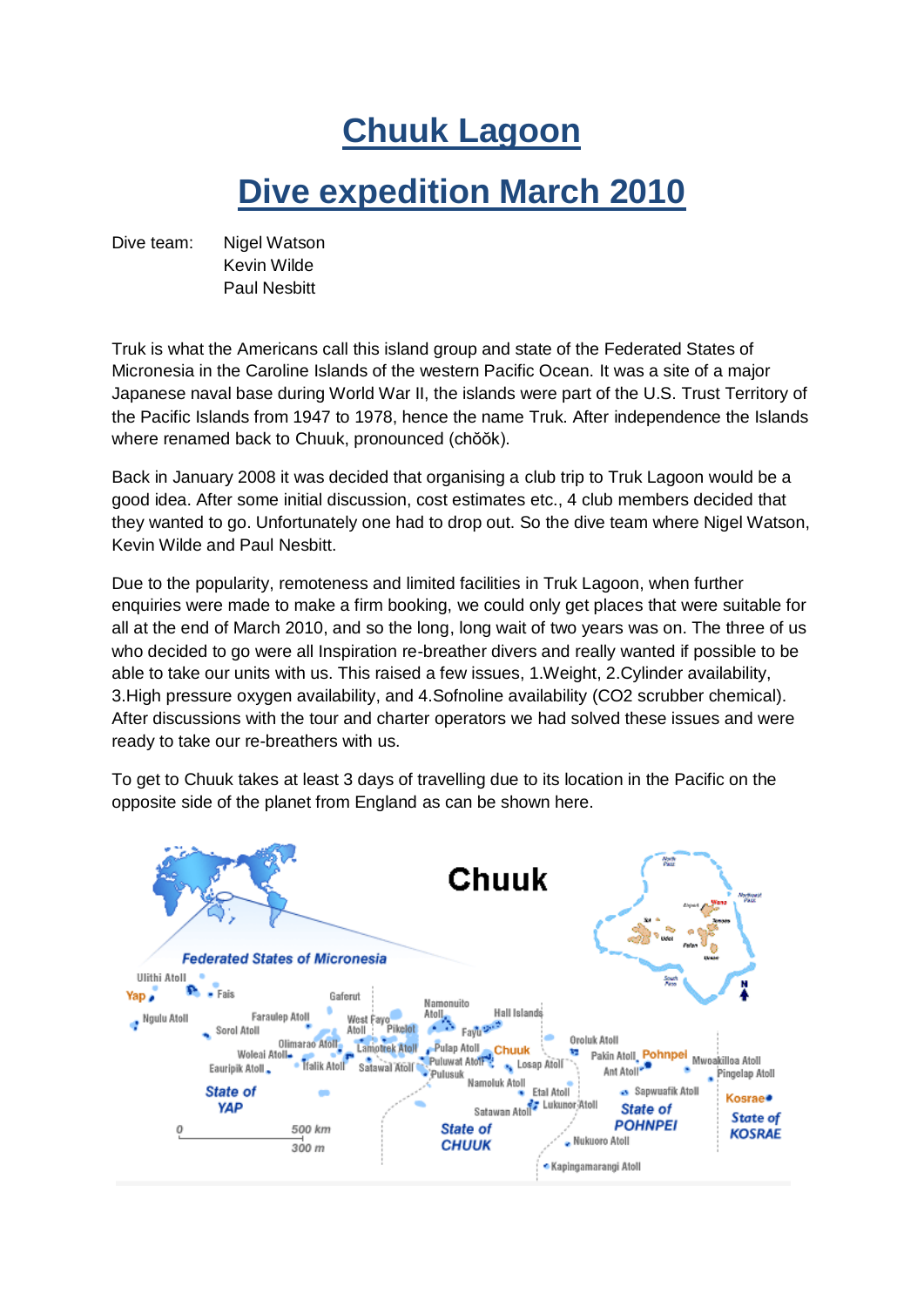Therefore to travel either Eastwards or Westwards is approximately the same distance and time. Because of this and due to the baggage allowances etc. it was decide that we would travel Westward via the USA. This would also mean that we would cross the International Date Line which really confuses your head and body clock. Our journey would take us across 14 times zones and 7 flights totalling approximately 30 hours in the air as follows:

- 1. London, Heathrow to San Francisco.
- 2. San Francisco to Hawaii, Honolulu.
- 3. Hawaii, Honolulu to Majuro.
- 4. Majuro to Kwajalein.
- 5. Kwajalein to Kosrae.
- 6. Kosrae to Pohnpei.
- 7. Pohnpei to Chuuk

There are some long flights, but the last 5 flights are on one plane that 1-2hour hops. The problem is that they start the inflight entertainment, you just get watching a programme and they land. When they land they reset the entertainments system. Even worse you get to see and special announcement from the CEO of Continental Airlines and the safety video\demonstration. So by the time we arrived in Chuuk we thought that we had being starting in our own version of the movie "Ground Hog Day".

Anyway we left London on Thursday  $25<sup>th</sup>$  March in the morning and arrived in Chuuk on Saturday 27<sup>th</sup> March in the afternoon. For the first night until we got onto the boat on Sunday afternoon, and then for a further 3 days when we disembarked at the end of our trip, we stayed at the "Truk Blue Lagoon Resort", which as you can see from the picture is very nice and peaceful, but also very basic with little\nothing to do, but definitely tropical.

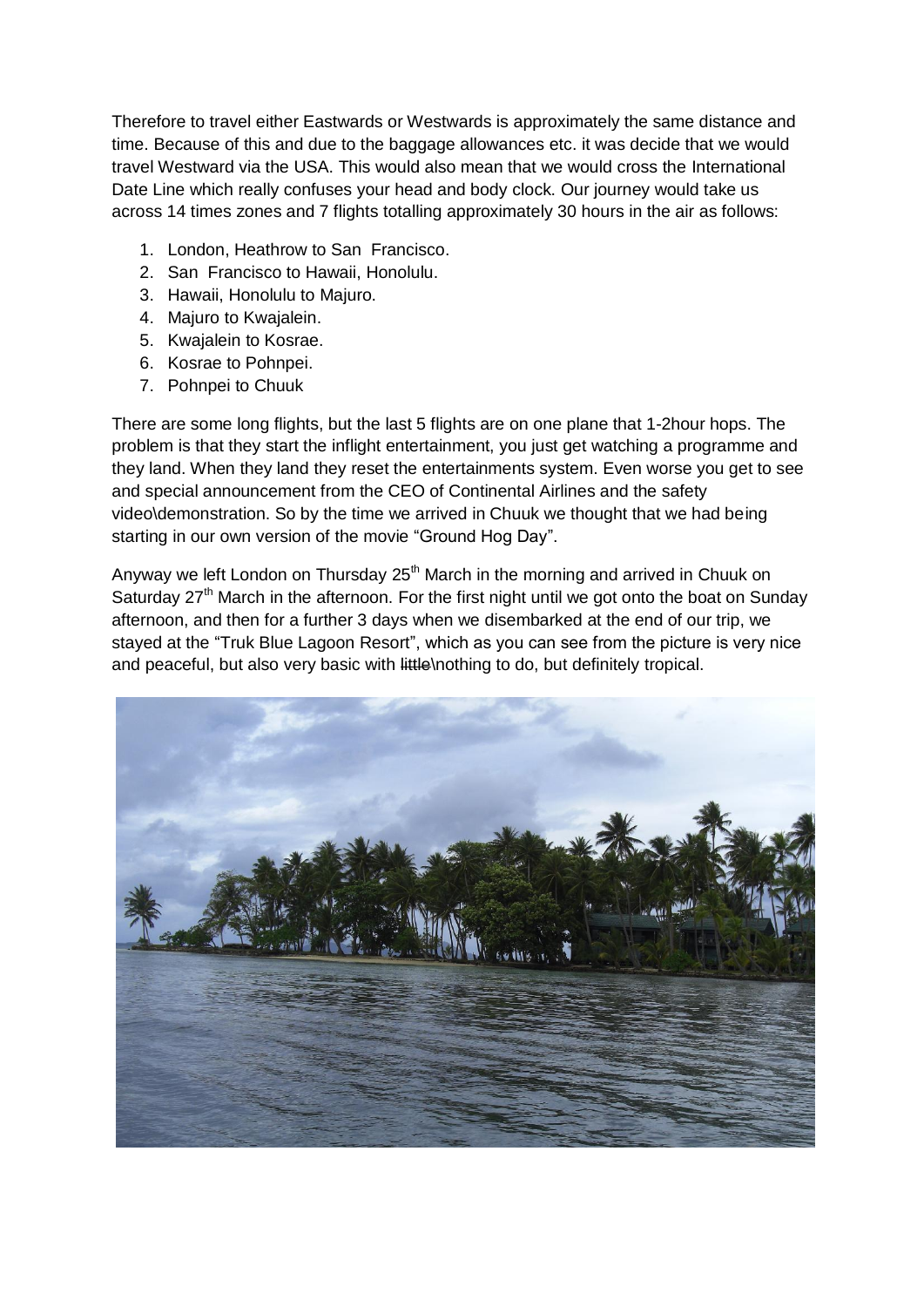So to the important bit the **Diving**. We had decided to use the Odyssey live-aboard, which was absolutely superb [http://www.trukodyssey.com](http://www.trukodyssey.com/) and definitely the best live-aboard I have been on.



It was very clean, comfortable and roomy. The food choice was superb and very tasty. The crew were very helpful and a pleasure to live with for the week we were there. There were 16 divers on board, which a mixture of skill levels, from the three re-breathers to those with twin sets\stages and single cylinders.

The dive format was again the best we had experienced. We would all be up from breakfast for around 6:30am, meanwhile the boat would set off the first dive site. We would have a div briefing at around 7:30. Afterwards the pool was open and you could go and dive any time you wanted, up to a maximum of 5 dives in any day. Most days we would leave for a new site at 13:00pm so you had to be back on board by then so they could move the boat where we would stay overnight and you could do a night dive if you wished.

The norm was for the open circuit divers to go and do two morning dives, followed by two afternoon dives and then a night dive. Most of the diving was in the 20-40 metre range. Since our re-breather gave us much better bottom times and we did not have to be concerned about gas consumption, we opted to do one long morning and one long afternoon dive. We would wait until all of the open circuit divers had gone in and then we would start our dive. This way as we were going in most of the other divers were on their way back out and so we could have the wreck to ourselves. This worked well for us and we would explore the whole wreck in one dive, being in the water around 90 minutes. This gave us lots of penetration time to go and see the engine rooms and holds. In the 5  $\frac{1}{2}$  days that we were diving we did ~16 dives on the following wrecks: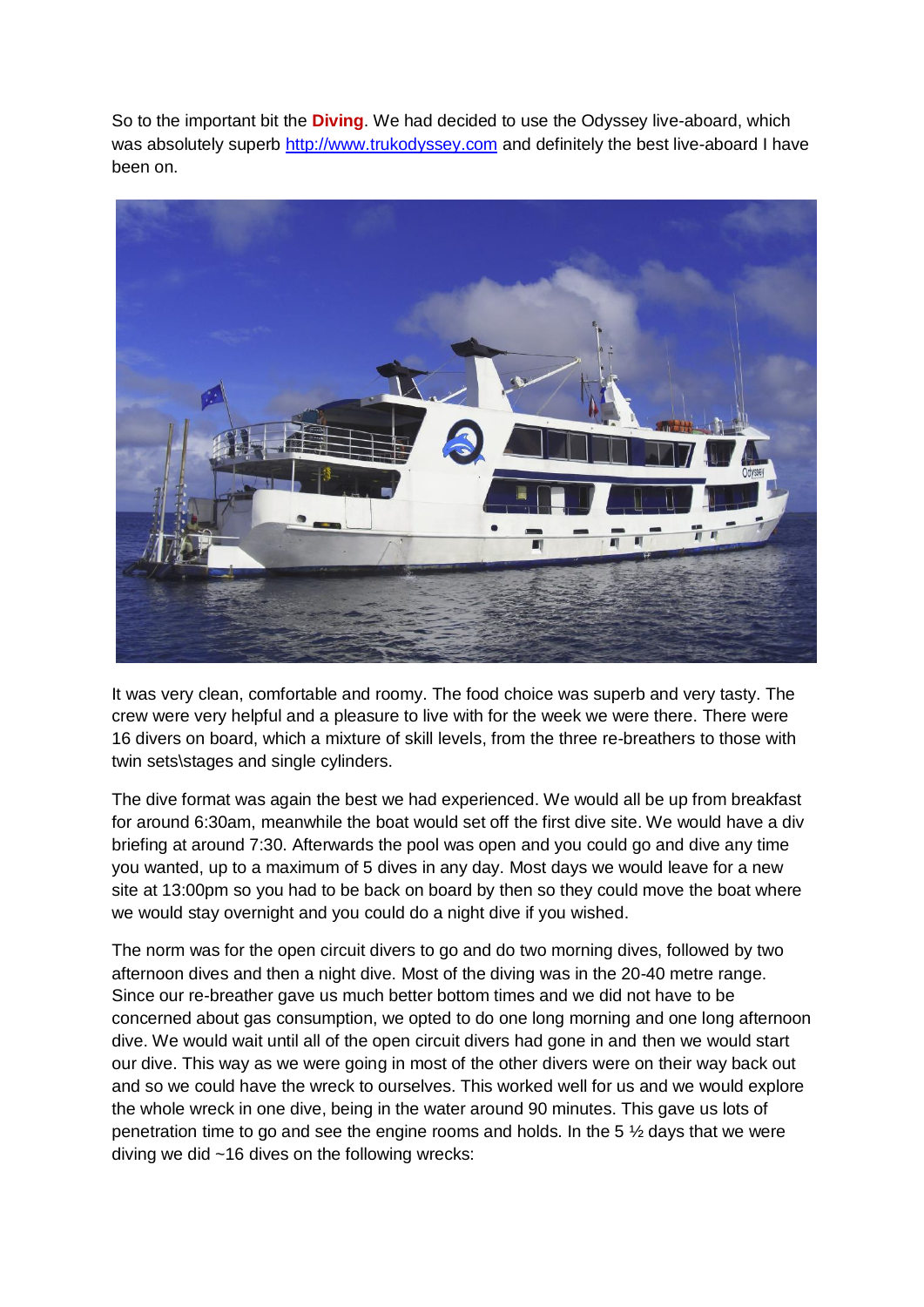## **Wrecks dived whilst in Chuuk Lagoon**

| <b>KIYOSUMI MARU</b>       | The Kiyuzumi Maru rests on the port side. It's worthwhile<br>to talk to the guides before diving this ship. It would be<br>easy to miss some of the more interesting features. The<br>depth ranges from 40-100 feet. Most of the exterior is<br>covered in algae and coral. There is a small lantern locker<br>containing bronze lanterns and lantern parts on shelves.<br>Access into the lower deck is possible through a rear<br>entrance at deck level. China and pots have been seen on<br>this wreck. |
|----------------------------|-------------------------------------------------------------------------------------------------------------------------------------------------------------------------------------------------------------------------------------------------------------------------------------------------------------------------------------------------------------------------------------------------------------------------------------------------------------------------------------------------------------|
| YAMAGIRI MARU              | A large combined freighter/passenger liner, the Yamagiri is                                                                                                                                                                                                                                                                                                                                                                                                                                                 |
|                            | lying on her port side. The wreck is fairly intact with the<br>superstructure and pilot house interesting and accessible.<br>Hold No. 5 contains 35.6cm (14") shells for second-line<br>Japanese battleships, a steamroller and construction<br>equipment.                                                                                                                                                                                                                                                  |
| <b>FUMIZUKI</b>            | An old design Destroyer, built in 1925, very fast, capable of<br>33.5 knots fully loaded. In Truk for temporary repairs. Note<br>the railroad tracks for the old reload torpedo carriages,<br>later updated to long lance torpedoes. Unknown reason for<br>sinking, disabled by delayed action bomb exploding<br>beneath her.                                                                                                                                                                               |
| <b>SHINKOKU MARU</b>       | The second largest wreck in Chuuk Lagoon. The Shinkoku                                                                                                                                                                                                                                                                                                                                                                                                                                                      |
|                            | Maru was built in 1940 by Kawashi Jyuko Co. of Kobe for<br>Kobe Sanbashi K.K. (Kobe Pier Co. Ltd). It was 150 metres<br>long and 20 metres wide and was requisitioned by the<br>Japanese Navy in 1941, four weeks before Pearl Harbour.                                                                                                                                                                                                                                                                     |
| <b>UNKAI MARU NO.6</b>     | The Unkai Maru was an old ship when she sunk. She was                                                                                                                                                                                                                                                                                                                                                                                                                                                       |
|                            | launched in the UK before WWI as the Venus and<br>purchased by the Japanese who renamed her. The wreck<br>is not too deep and she lies on an even keel. This makes<br>the Unkai Maru a great dive for non-technical divers.<br>She was sunk by several bomb hits that raised the bow out<br>of the water before sinking.                                                                                                                                                                                    |
| <b>RIO DE JANEIRO MARU</b> | Rio de Janeiro Maru sits at a maximum depth of about 34                                                                                                                                                                                                                                                                                                                                                                                                                                                     |
|                            | metres, with the ship lying on its starboard side (note that<br>at least one of the books on the Chuuk Lagoon wrecks<br>says it is on its starboard side but then has diagrams<br>showing her on the port side). It is located on the eastern<br>side of Uman Island, perhaps a few hundred metres off the<br>southern most end. As you swim down onto the wreck it is<br>quickly obvious that this is a huge wreck, the fourth biggest<br>in Chuuk Lagoon in terms of tonnage.                             |
| <b>SANKISAN MARU</b>       | The Sankisan Maru is a freighter that contained aircraft                                                                                                                                                                                                                                                                                                                                                                                                                                                    |
|                            | engines, medical supplies & several trucks. This is a<br>popular dive and frequently visited. The masts contain<br>heavy growth of soft coral and large anemones can be<br>found anchored to debris on the deck. A dive between 50-<br>80 feet is easily managed by divers and it's protected<br>location in the lagoon makes it a good dive even during<br>bad weather.                                                                                                                                    |
| <b>HOKI MARU</b>           | This captured New Zealand vessel (M/V Hauraki) sunk                                                                                                                                                                                                                                                                                                                                                                                                                                                         |
|                            |                                                                                                                                                                                                                                                                                                                                                                                                                                                                                                             |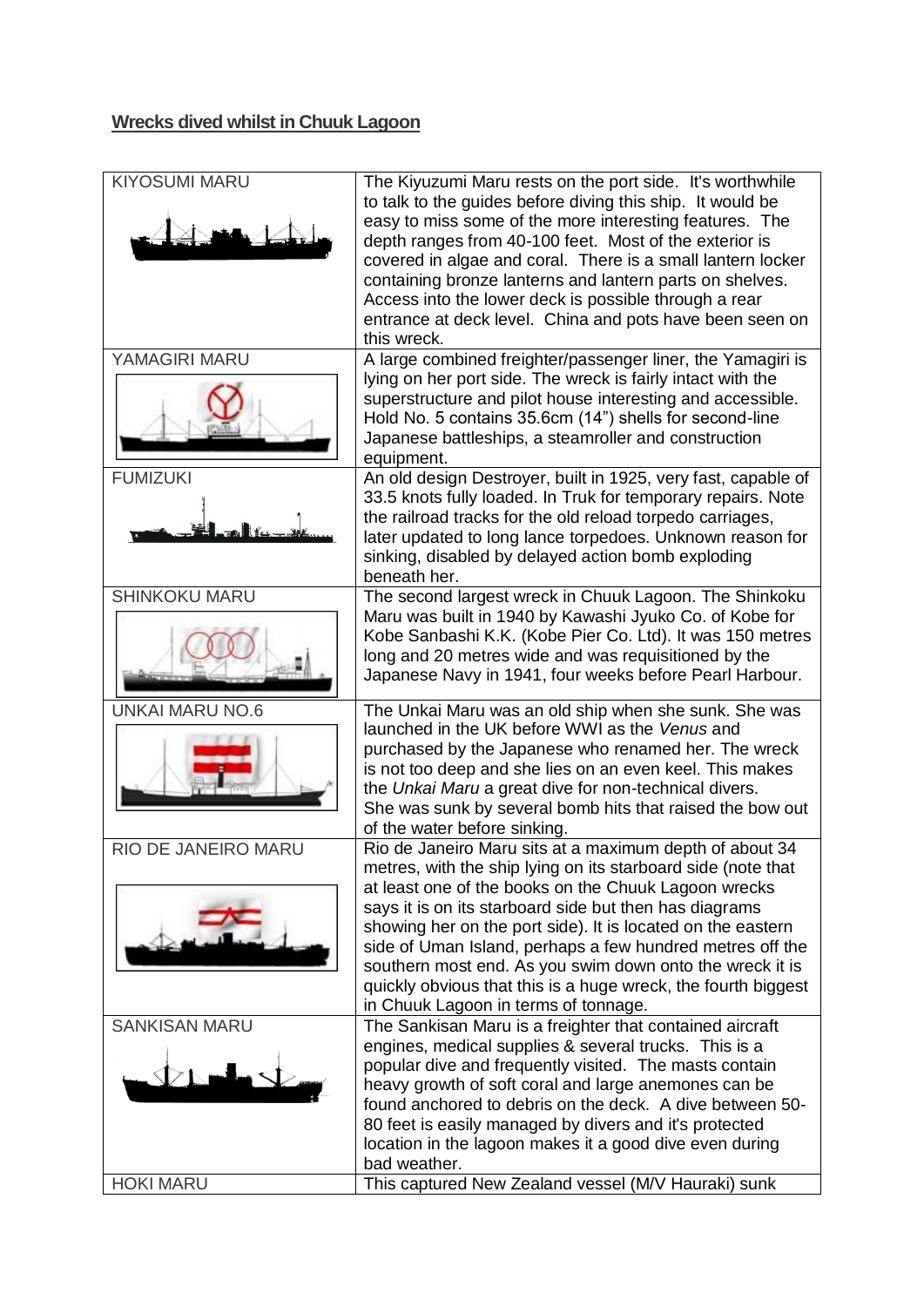|                           | upright with a slight list to port. Except for the bow &<br>forecastle the fore ship was destroyed by an aviation<br>gasoline explosion. The midship & bridge are devastated<br>but contain pockets of interesting artifacts. The aft holds<br>contain an assortment of construction equipment &<br>supplies.                                                                                                                                                                                                           |
|---------------------------|-------------------------------------------------------------------------------------------------------------------------------------------------------------------------------------------------------------------------------------------------------------------------------------------------------------------------------------------------------------------------------------------------------------------------------------------------------------------------------------------------------------------------|
| <b>FUJIKAWA MARU</b>      | The most popular wreck in Truk Lagoon, the Fujikawa<br>Maru is a must dive. This is probably one of the best<br>wreckdives in the world and features in many "Top X"<br>wreckdives list. Whether your interest is in artifacts or<br>marine life this wreck has it. Diving on the Fujikawa Maru<br>was a spectacular new experience; a submarine forest of<br>thick and colorful encrusting corals covering the masts,<br>kingposts, cargo bboms, deck railings.                                                        |
| <b>NIPPO MARU</b>         | In 1969, the Nippo Maru was filmed by the Cousteau<br>expedition but not identified. It was then "lost" until<br>rediscovered on 16 June 1980 by Klaus Lindemann. The<br>Nippo lies on a sand bottom in 48 metres of water, lying in<br>an east-west direction with the bow slightly shallower than<br>the stern and having a slight list to port. The wreck is<br>basically intact, with only slight damage to the bridge area<br>and stern visible                                                                    |
| <b>HEIAN MARU</b>         | This ship was a passenger and cargo liner, which was<br>converted into a submarine depot ship. Originally, she was<br>a passenger ship designed for luxury service between<br>Yokohama and Seattle. It is the largest ship in the lagoon<br>and lies in the old submarine anchorage. Long Lance<br>torpedoes can be found. Periscopes lay in two<br>companionways on levels below & aft of the bridge. Many<br>artifacts can be found throughout this wreck.                                                            |
| <b>SAN FRANCISCO MARU</b> | This passenger/cargo ship sunk upright, fully loaded with<br>cargo & thus is often called 'The Million Dollar Wreck'.<br>Deck cargo includes both trucks & battle tanks. Hold cargo<br>includes mines, torpedoes, bombs, artillery, anti-tank, &<br>small arms munitions, aircraft engines & parts &<br>oil/gasoline drums. Many artifacts remain in the bridge<br>area.                                                                                                                                                |
| <b>KENSHO MARU</b>        | This passenger/cargo ship sunk upright with a 15/20<br>degree list to port. The vessel was under repair at that time<br>& there is little to be found in the holds. Many artifacts,<br>however, can be found on the bridge & superstructure. The<br>main attraction is the engine room which has good ambient<br>light & is relatively easy to access. Penetrating to the lower<br>engine room requires special skill. It is here that<br>wrench/spanner sets, mounted on both the fore & aft<br>bulkheads, can be seen |